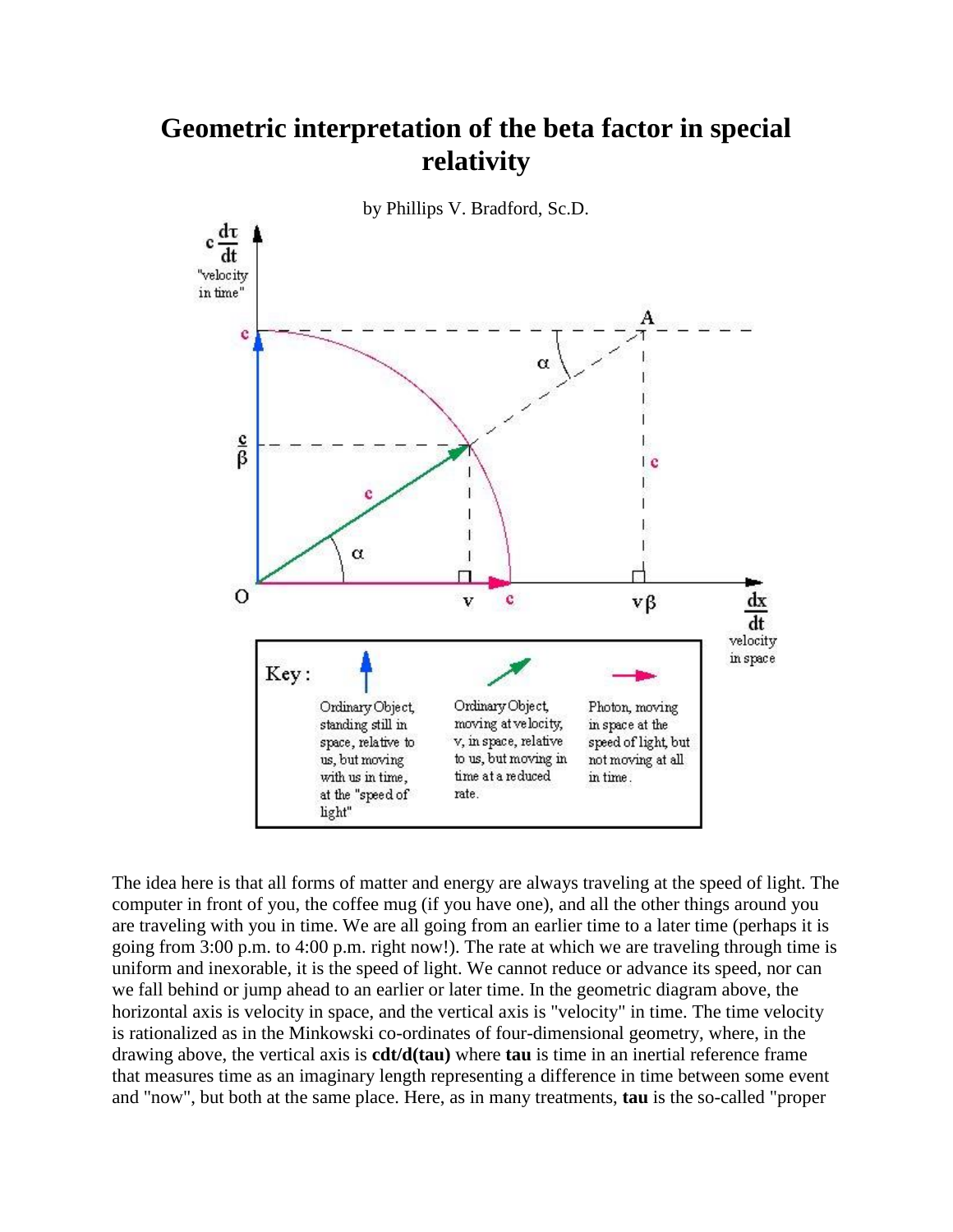time", a number representing time as it might appear in a "history" relative to an arbitrary rest frame of reference. Proper time, **tau** is usually represented by the the Greek letter, tau, as in the diagram above. **c** is the speed of light. Numbers in the plane are real on the horizontal axis and complex elsewhere in the plane, with the units of **i**> along the vertical axis where **i** is the "imaginary" number unit (the square root of minus one). Geometric measurements in the complex plane are seen a ordinary plane geometry. The idea that we are in "motion" through time is captured by the expression, **cdt**  $/d(tau) = c$ , representing a rate of the passage of time, which is always, **c**, the speed of light for stationary objects.

The vertical blue arrow along the vertical axis represents an object, such as a coffee mug, that has no spatial velocity with respect to us (i.e. no component along the horizontal axis). It is seen traveling at the speed of light through time (along with us).

The horizontal red arrow along the horizontal axis is a photon, traveling through space at the speed of light, but standing still in time with respect to us (i.e. it has no component along the vertical axis).

The diagonal green arrow is representative of an object moving at a high velocity, **v**, more than 80% of the speed of light, **c**, in space (on the horizontal axis) with respect to us. Green arrows can occur for real objects with a non-zero rest mass at any angle, alpha, greater than zero, up to and including 90 degrees. In principle, green arrows can point in any direction except, 0 and 180 degrees, the negative horizontal and vertical axes should be mirror images of their positive counterparts. Note that magnitude of the green arrow, including components on both axes, is also the speed of light, delimited by the circle in red, which terminates the green arrow.

Now, from simple geometry we find:

Define the distance from 0 to A to be 
$$
\beta
$$
 times the radius, c, or  
\nlength (OA) = c $\beta$   
\nCos  $\alpha = v/c$ , so:  $Cos^2 \alpha = (v/c)^2$ , and, Sin  $\alpha = c/\beta c$   
\n $Sin^2 \alpha = 1 - Cos^2 \alpha = 1 - (v/c)^2 = (c/\beta c)^2 = (1/\beta)^2$ , so:  
\n $\beta = \frac{1}{\sqrt{1 - (v/c)^2}}$ 

This treatment shows that the "beta" factor so commonly found in special relativity, can be easily derived with simple geometry.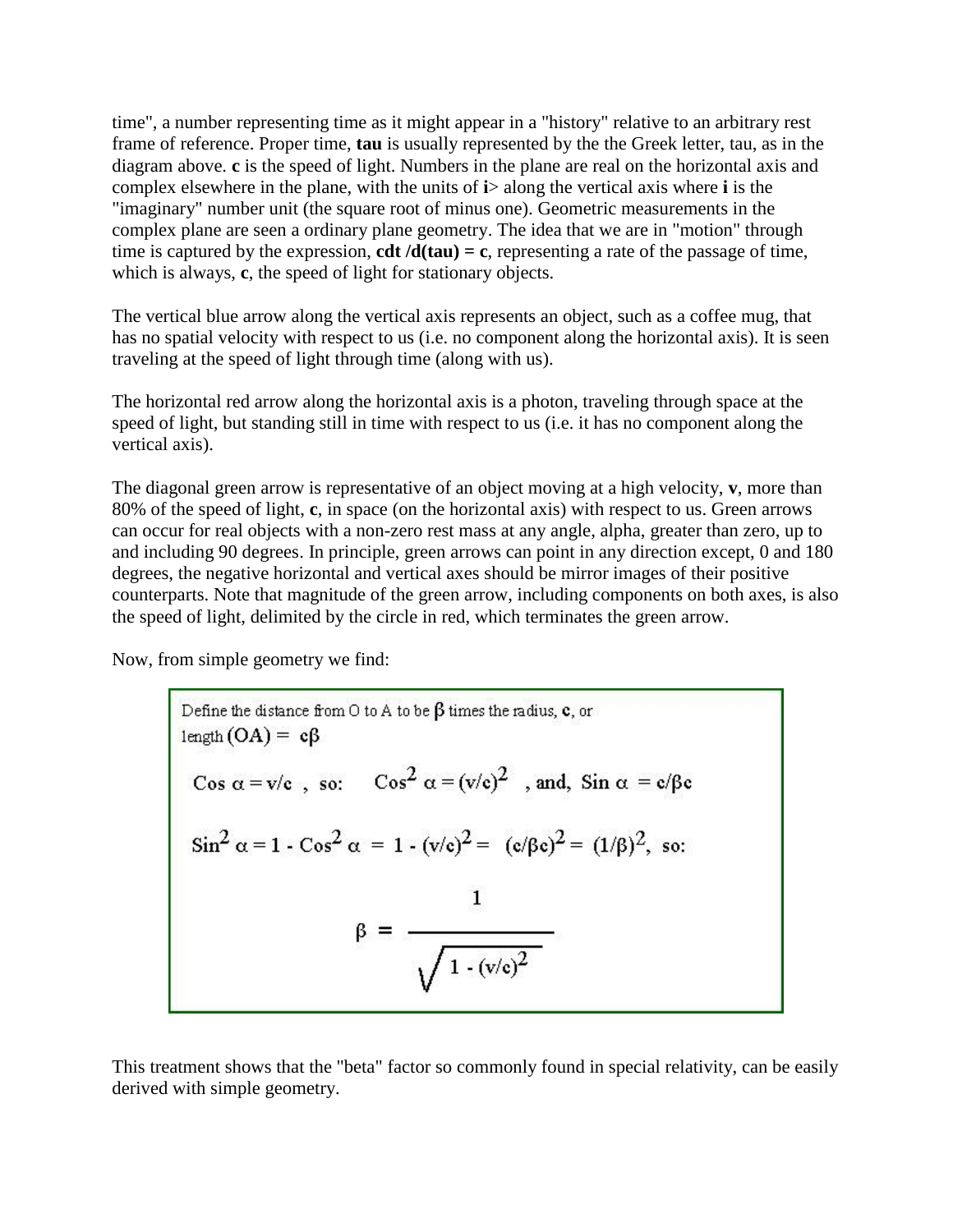## **Possible Significance**

The idea that all things always travel at the speed of light in Minkowski space-time, has several possible implications. First, it provides some heuristic comfort in the idea that mass has an enormous "hidden" (i.e. atomic) energy in the form of  $E = mc^2$ .

Another possible significance is that an object in motion seems to rotate its velocity vector in space-time, maintaining a constant magnitude at the speed of light, **c**, as it changes velocity, **v**. A rotation in space-time is perfectly smooth with variations in velocity, except for transitions to the horizontal axis, where there seems to be a singularity. Changing a green arrow into a red arrow, and vice-versa, requires quantum-mechanical processes, usually accompanied by what appears to us as "violence" requiring collisions and high energy processes. When atomic particles collide, some of their their mass somehow turns into energy in the form of photons, and makes a [quantum?] jump to the horizontal axis. Likewise, there is experimental evidence that photons, for example, can be absorbed on various materials to form electron-positron pairs, showing that a [quantum?] process can rotate photons (red arrows) from the horizontal axis to objects at various angles on the diagram (green arrows). One can visualize that a small part of the mass of the fissionable material in a nuclear bomb at rest makes a sudden right angle turn from moving through time to moving through space in the form of photons and other light-speed items, such as neutrinos.

In gravitational fields and other accelerative processes, masses undergo smooth rotations in space-time as they change their velocity during free-fall. As an object approaches a black hole, however, the rotation of space-time must broach the singularity of the horizontal axis and mass cannot fall into it without acquiring apparently infinite energy, or waiting forever. It would appear that mass must be converted to photons before it can enter a black hole.

Speculation on space-time rotation phenomena might lead to alternative models in cosmology. Perhaps there is a cosmological rotation of space-time, each quarter-turn taking about 15 billion years. Perhaps the "big bang" is an illusion created by such a rotation, and both the Hubble red shift and the microwave relict radiation are residues of a process that moves long-distance photons into lower energy photons, perhaps "spinning off" thermal microwaves as the horizontal line in the diagram slowly rotates.

The idea that no material object can move faster than the speed of light in a vacuum meets with resistance in some alternative physics treatments. The idea presented here, however, places a much more stringent condition on the velocity of material objects. In the complex space of time and distance, the complex magnitude of the velocity of a material object can neither exceed nor be less than the speed of light in a vacuum. It can only equal the speed of light!

## **Background References**

For a discussion of the feasibility of using complex numbers (numbers which have real and imaginary parts) to describe four-dimensional space, see *Relativity - the Special and General Theory*, by Albert Einstein, published by Crown Publishers, Inc., 1961. There is on page 121, an Appendix II entitled: *Minkowski's Four-Dimensional Space ("World")*.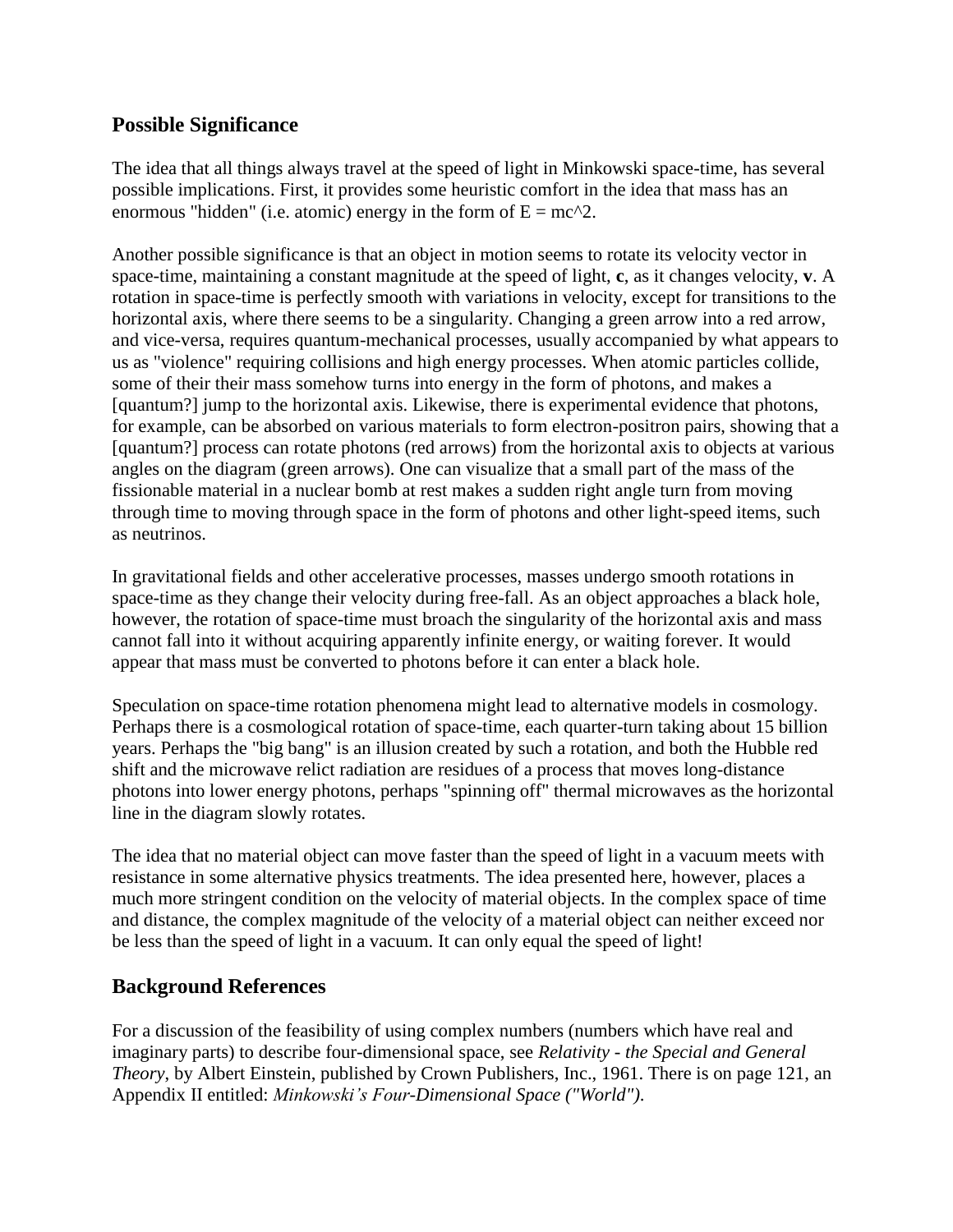Hermann Minkowski (1864-1909), a German Professor of mathematics, born in Russia, developed a number system that seems appropriate for describing co-ordinates in a fourdimensional space-time continuum. In his approach, we may think of events in space-time that occur at a particular place and at a particular time. The place is defined by three ordinary **x, y,** and **z**, spatial co-ordinates, in some frame of reference, and the time is defined by an "imaginary" coordinate, **ict**, where  $\leq i$  is the [imaginary] square root of minus 1, (-1); **c** is the speed of light, and **t** is time, measured in an arbitrary frame of reference.

If we think of an event as a flash bulb popping off at some place and time, this event can be described by four such numbers, **x1, y1, z1**, and **ict1**. If there is another flash bulb popping off in another place and time, **x2, y2, z2**, and **ict2**; we can define the "interval" between these two events by simple Pythagorean law. The interval is the square root of the sum of the squares of the "distances":  $x^2 - x^1$ ,  $y^2 - y^1$ ,  $z^2 - z^1$ , and **ic** (t2 - t1). Note that the "distance" **ic** (t2 - t1) is "imaginary" but is in units of distance. The product of a unit of velocity, such as the speed of light, **c**, and a unit of time, is a unit of distance. As an imaginary distance, however, its square will be a negative real number. Therefore, the interval between events in space-time is the square root of the sum of four terms, three of which are always positive, and one of which is always negative.

After selecting a common frame of reference, if the two flash bulbs flash at the same time, but in different places, the interval will be a positive real number. On the other hand, if both bulbs are in the same place, but flash at different times, the interval will be the square root of a negative real number, or an imaginary number. The interval between the two events is zero if the three positive terms equal the negative term. This is equivalent to saying that the interval between two events is zero if they can be connected by a beam of light. Suppose the second flashbulb was triggered to pop when it was struck by the light of the first bulb. Then they are said to flash simultaneously, because the interval between their flashes is zero.

In the Special Theory of Relativity, the interval between events is independent of the choice of the common reference frame in which the distances and time between the events is measured. We may select a reference frame that recognizes  $\mathbf{x} = \mathbf{v} = \mathbf{z} = \mathbf{t} = \mathbf{0}$  where and when the first flash bulb pops. Then we can measure the values of **x, y, z,** and **t** when and where the second flash bulb pops. We can also orient the direction of the three spatial co-ordinates, so that the flash of the second bulb is along the **x**-direction, so that  $y = z = 0$ . In this reference frame the interval between the two flashes is then the square root of the sum of the values of **x** squared and **- (ct)** squared. The diagram above has reduced the spatial co-ordinates to one, in the **x**-direction, and shows the vertical axis as the imaginary time dimension. The field of the diagram is thus the conventional complex number field, and the red circle proscribes the velocity dependent nature of time (**t**) with respect to **tau**.

Since the interval between two events is the same in all inertial reference frames, it is known as an invariant. Thus, we can write:  $\mathbf{x}^2 - \mathbf{c}^2 + \mathbf{c}^2 - \mathbf{x}^2 - \mathbf{c}^2 + \mathbf{c}^2 + \mathbf{c}^2 + \mathbf{c}^2 + \mathbf{c}^2 + \mathbf{c}^2 + \mathbf{c}^2 + \mathbf{c}^2 + \mathbf{c}^2 + \mathbf{c}^2$ is used for the time co-ordinate in a reference frame that places both events at the same place (i.e.  $x = 0$ . Using  $x^2 - c^2 + t^2 = -c^2 + (tau)^2$ , we may divide both sides of this equation by  $\overline{z}$  $c^2$ <sup>\*</sup>(tau)<sup>^2</sup> and replace  $(x / (tau))$ <sup>^2</sup>  $\lt$ /b> by  $\lt b$   $\lt$  b> $(x / t)$ <sup>^2\*</sup>(t / (tau))<sup>^2</sup>, then use **x** / t = v, to